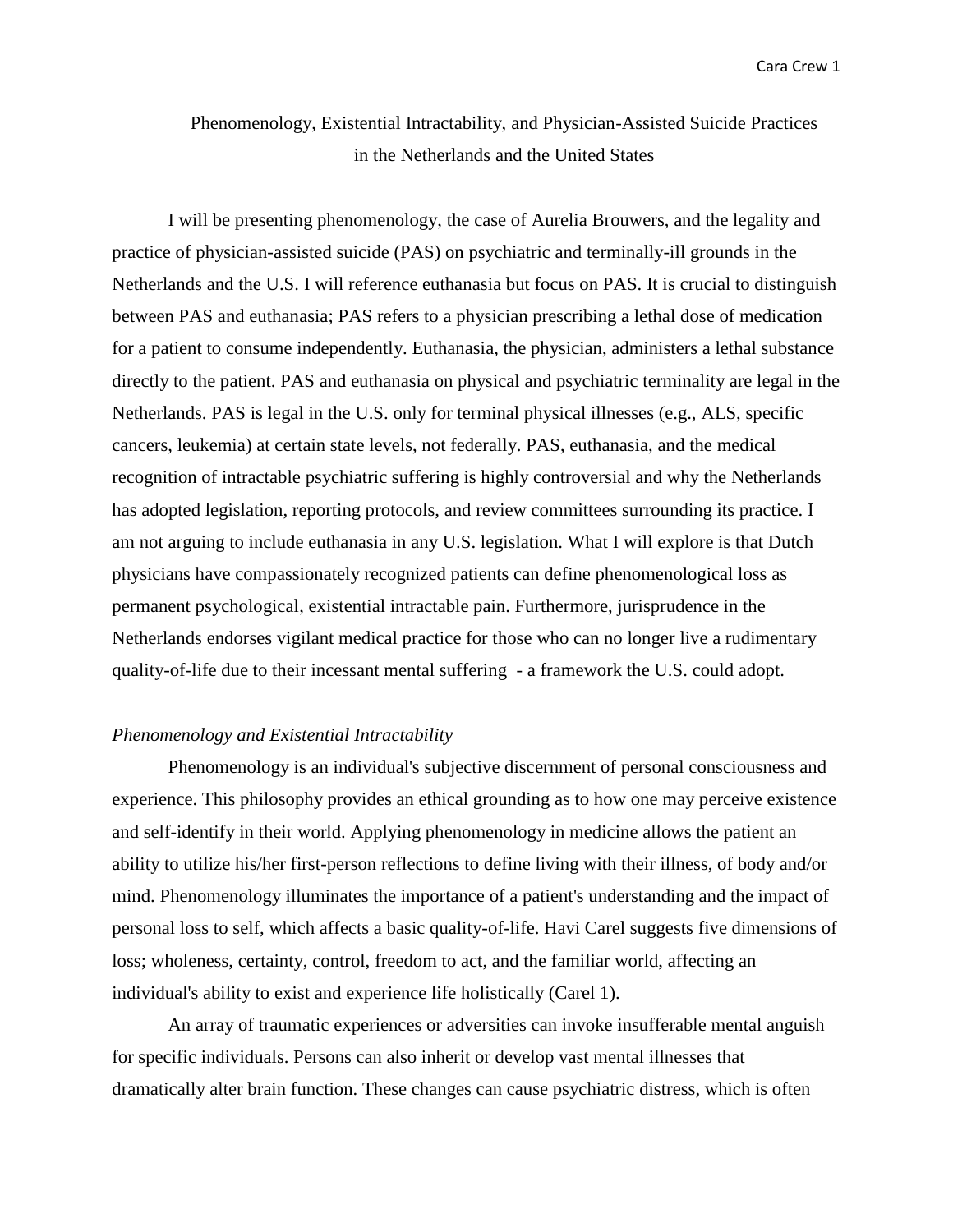manageable with current medical treatment; however, for some, this dimension of distress results in a persistence of unbearable suffering. Personal suffering, at times, can be nearly impossible to measure objectively, through scientific or medical lenses, and goes beyond the daily management of living with a mental illness. A sister philosophy of phenomenology is Existentialism, which offers insight into an individual's inner conflict. Soren Kierkegaard posited, "that to exist the individual is always to be confronted with this question of meaning" (Crowell). Understanding an individual's phenomenological perspective of Carel's five dimensions of loss, Existentialism offers a way to articulate that the idea of existing may longer meaningful. Individuals who suffer from a subjective loss of meaning, in constant despair with their existence, could define this perpetual psychological state as existential intractability.

#### *Aurelia Brouwers*

In 2018, Dutch 29-year-old Aurelia Brouwers, was granted physician-assisted suicide from lifelong struggles with psychiatric disorders. At 12, Brouwers was diagnosed with depression and borderline personality disorder. The diagnoses continued, "attachment disorder, chronic depression, I'm chronically suicidal, I have anxiety, psychoses, and hear voices" (Pressly, BBC). After surviving 20 attempts at suicide and denied by her own physicians' physicianassisted suicide or euthanasia, she applied to the end-of-life clinic in the Netherlands called Levenseindekliniek. This clinic functions as a last resort for patients and judiciously evaluates cases to grant or deny that patient aid-in-death. In Brouwers' circumstance, her long-term psychiatric suffering and unbearableness were synonymous with her phenomenological loss and existence, "I'm stuck in my own body, my head, and I just want to be free, I have never been happy - I don't know the concept of happiness" (BBC).

Psychiatrist, Kit Vanmechelen, not directly involved with Brouwers but works at the clinic, reflects on the gravity of patients suffering from such severe psychiatric helplessness. His interpretation of a niche case like Brouwers is that when a patient has a degree of psychological suffering understood to be terminal for that patient there is justification for considering PAS, "if a patient has gone through multiple treatments for the same diagnosis, there is a reasonable moment to say enough is enough" (BBC). In Brouwers' case, the physicians at Levenseindekliniek compassionately recognized her medical treatment and care had repeatedly failed, and her ability to flourish as a human no longer existed. Before her death, she celebrated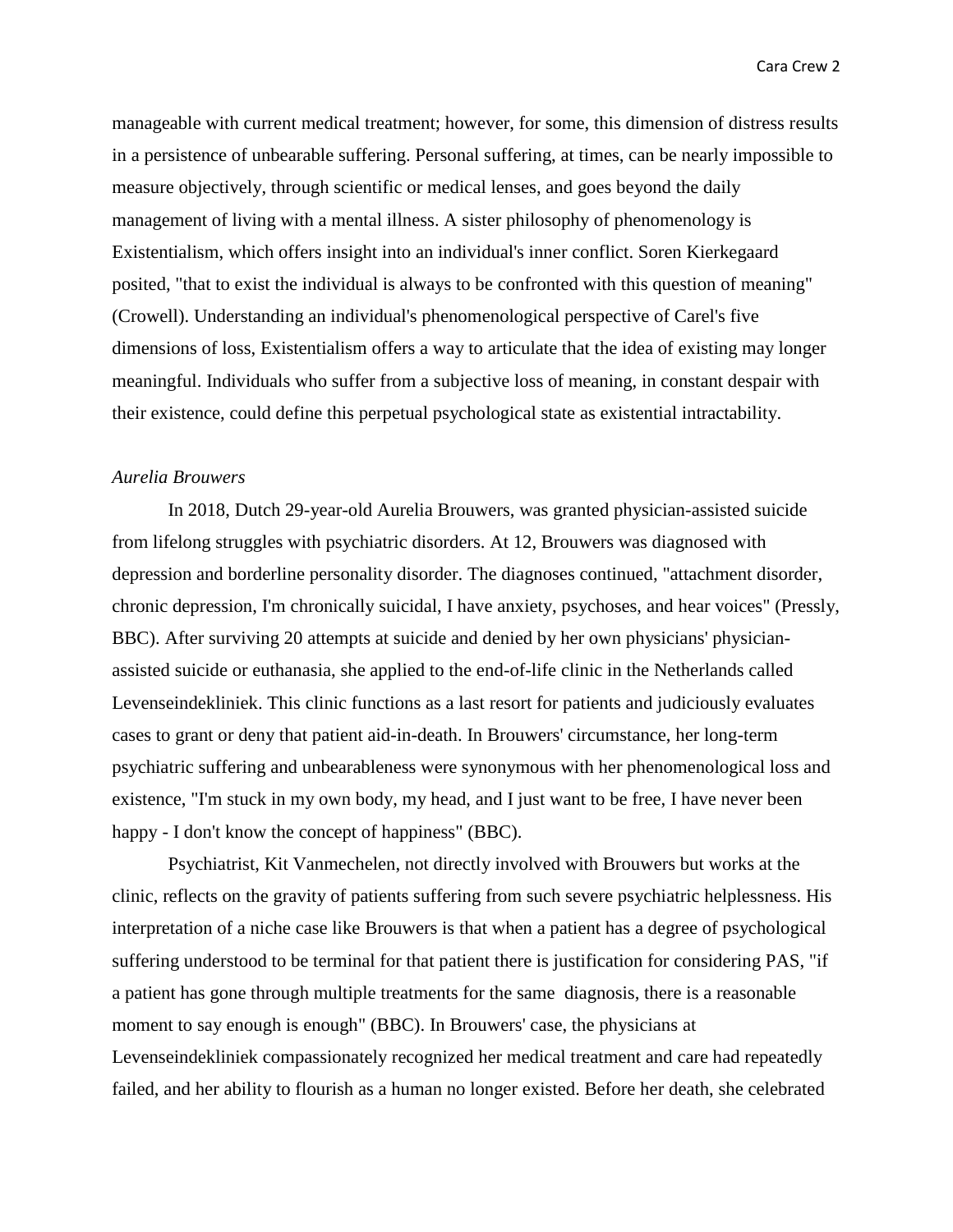with friends and family, said goodbye, and then consumed the medication prescribed by her physicians and died. (BBC).

Brouwers's phenomenology of personal wholeness and loss of experience living a basic quality-of-life resulted in a dogmatic state of meaninglessness, for her. She could no longer generate an ability to function in this world, or her world holistically, and her 20 attempts at suicide show that there was an unrelenting degree of grief incapable of being treated. Available treatments were not enough for Brouwers and her definition of personal wholeness no longer existed, which should require medical obligation.

#### *Medical Practices in the Netherlands*

The 2002 Dutch Termination of Life Act (Review Procedures) expanded the scope of aid-in-dying in the Netherlands. In addition to PAS, euthanasia was legalized, and the grounds upon which patients could seek aid-in-dying was extended to those who "suffer unbearable pain, with no prospect of improvement,", eliminating the previous distinction of physical terminality (MJ en Veiligheid, Gov't of the Netherlands). Additionally, following a patient's death, the doctors involved must submit detailed reports which are reviewed by committees consisting of physicians, bioethicists, and lawyers, then made available to the public. Since the Procedures Act, one doctor has been guilty of violating the law (MJ en Veiligheid, Gov't of the Netherlands).

The Review Procedures Act increased fears within global medical and spiritual communities. Apprehensions primarily center around arguments of patient capacity, vulnerability, and slippery-slope. Was Brouwers competent to choose PAS, or is this wish a manifestation of her psychiatric issues? How can society reconcile her death and her "capacity" to "competently" choose ending her life? Especially on the grounds of what many still believe to be an "invisible" illness, not clearly prognosticated. If we grant her the right-to-die, how can society halt this practice from spiraling into unintentional deaths on physical or mental grounds? Yet, her narrative is an example where legally adopted safeguards coalesced with a patient's recognition of phenomenological loss and psychiatric terminality. The physicians communicated with Brouwers to determine capacity and compassionately hasten medical death, acting upon legal protections to provide appropriate care for her as a patient and person.

In June, another case in the Netherlands made headlines – the death of teenager Noa Pothovan, who died from her personal decision to withhold nutrition/hydration. Early traumas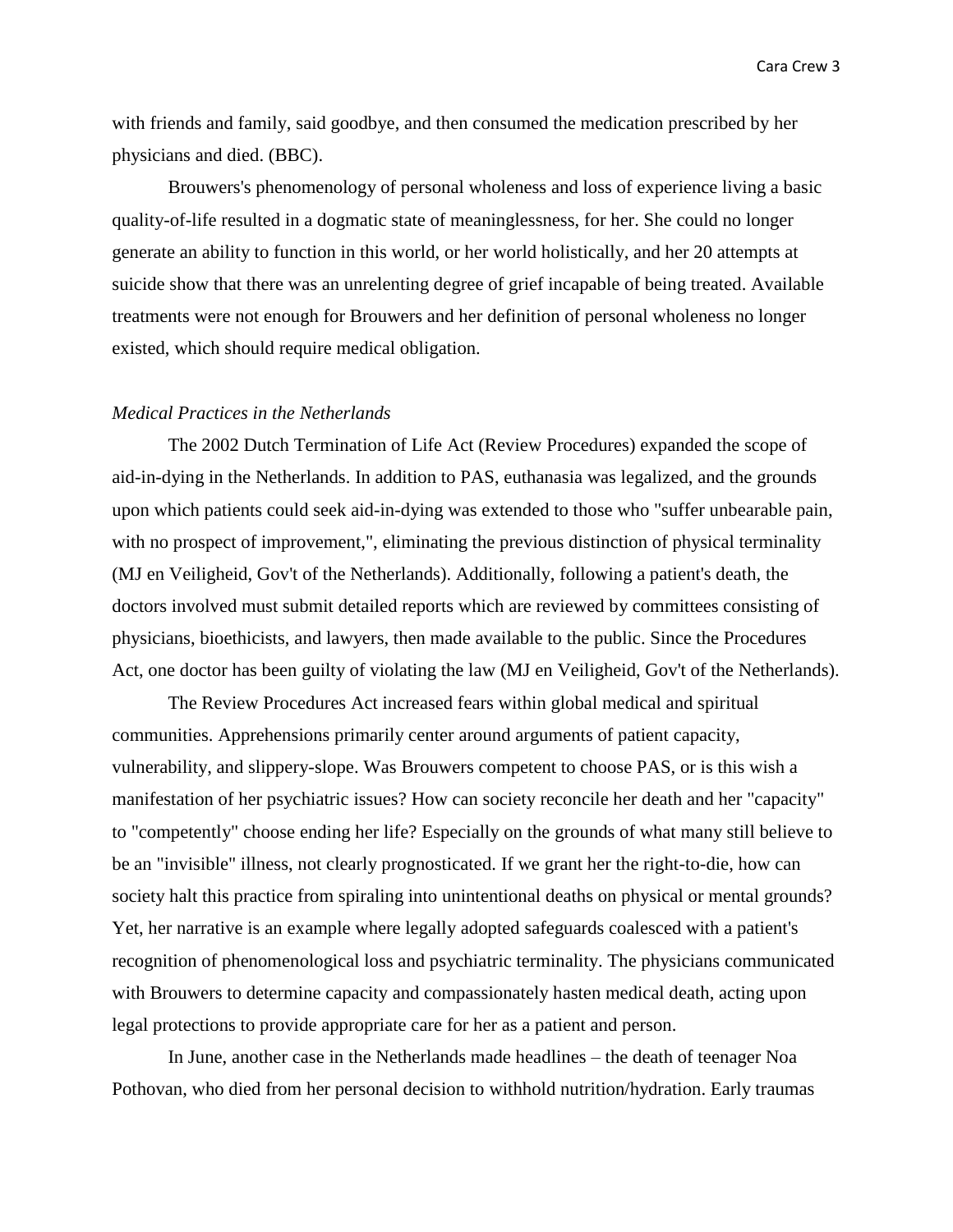spawned years of struggle with multiple psychiatric diagnoses. Pothovan applied to Levenseindekliniek but was denied PAS and euthanasia. The clinic stipulated that she was too young and needed to "complete a trauma treatment and wait until her brain was more fully developed" (WaPo). Noa's story exemplifies a patient who also defined her phenomenological loss and existential intractable pain as terminal but rejected aid-in-death. Her capacity and vulnerability, as a patient, were assuaged by physicians. Highlighting that the Dutch instituted pertinent judgment, upheld the law to compassionately preserve the life of a young patient with psychiatric suffering. Offering skeptics, a case which recognized that PAS on the grounds of existential intractability was withheld.

Both cases illuminate compassionate patient-centered care. In Brouwers's case, physicians legally granted her the right to end her life with medical intervention, not through suicide. In Noa's case, the physicians denied PAS; she was too young, her brain was not fully developed and needed to attempt more treatments. For a physician to practice aid-in-dying and help care for a patient who has decided to end their life, they must appeal to an innate understanding of essential human compassion that ending life is the ultimate transformative medical decision for the patient and physician. Physicians must invoke compassion and foster immense empathy for any patient who suffers unbearably, mentally and physically, and is no longer able to function with a fundamental quality-of-life (Ritchie, NPR).

## *Medical Practices in the United States*

Autonomy is vital to the patient's decision-making process and provides the underpinning for how and why U.S. states have legally enacted laws offering aid-in-death. The laws have opened a new type of demand in patient autonomy, a right-to-die, where medical practitioners ought to offer assistance in death to those who seek it. In 2020, nine U.S. states and D.C. will legally offer PAS for terminally-ill patients. The laws allowing aid-in-death include a few key distinctions, the most crucial being the patient must have a terminal illness pathologized, prognosticated, and corroborated by two physicians that the patient will die within six months (ProCon). Other safeguards include affirming mental competency, and the patient must be over the age of 18. Currently, there is no U.S. law recognizing terminal to be defined as intractable psychological illness.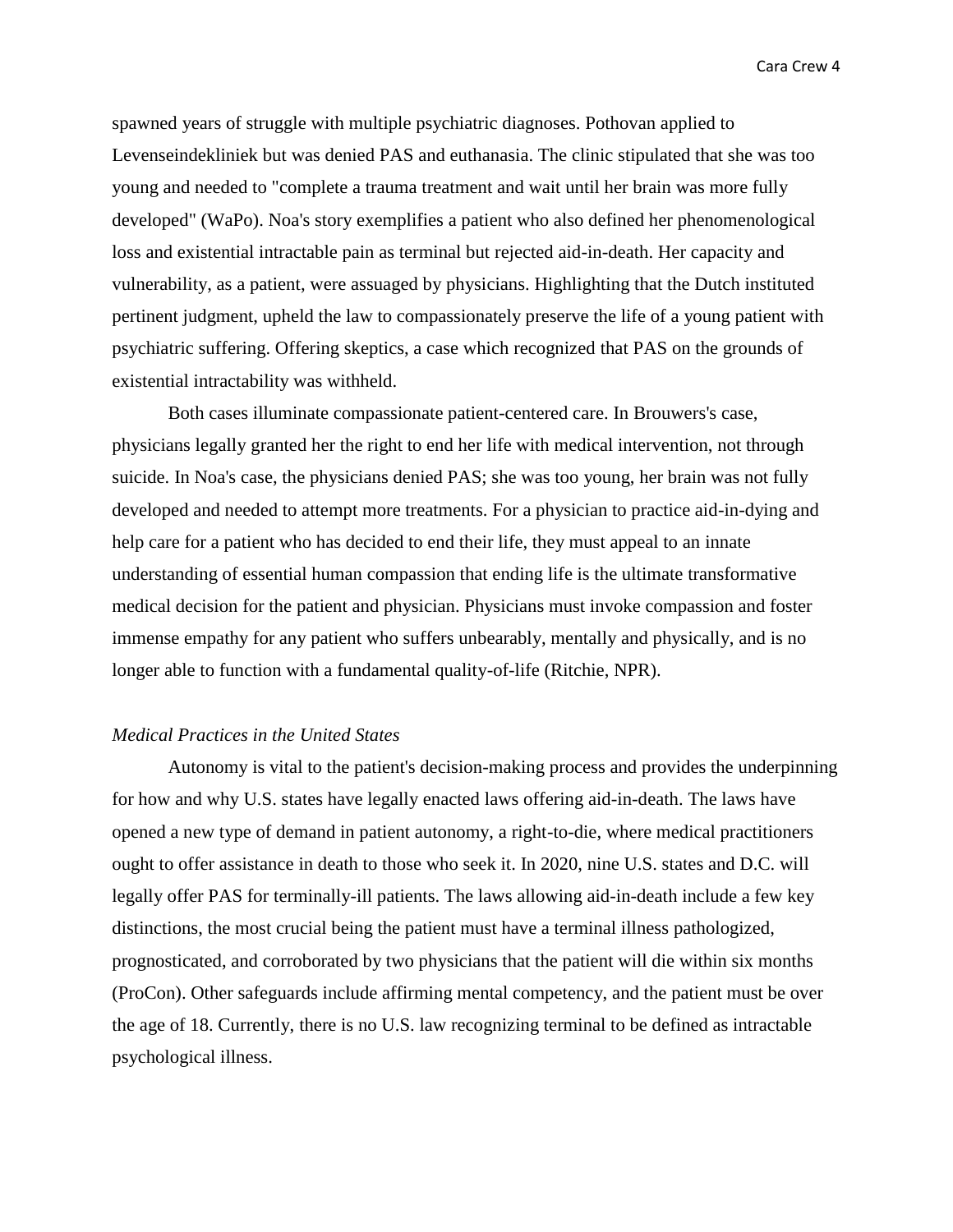Within the U.S. medical community, and virtually around the world, the paramount provision of the physician-patient relationship has centered on the principle of nonmaleficence or do no harm (Beauchamp and Childress 150). Patient-centered care must maintain that a physician should never inflict harm or suffering on her/his patient. Therefore, how can the harm of hastening death ever be justified? As a society, the U.S. has slowly progressed towards physicians breaking the medical dictum of nonmaleficence to approve PAS for a patient, only if that patient's imminent harms of death, is prognosticated as six months or less to live. If Brouwers lived in the U.S., she would not have the option of PAS. Her patient-centered care would be subjected to additional psychological treatment, medications, and therapies. Her phenomenological definition of self would be met with medical intervention and a hope of restoring or mitigating a purpose of existence. However, whose existence is the U.S. trying to save? Brouwers's or a societal consciousness regarding the impermissibility of allowing PAS on the grounds of existential intractability? Physicians in the U.S. could look towards the Dutch to compassionately understand a patient can define their meaningless psychological existence as a phenomenological understanding of loss, to deliver incredibly nuanced care, and hasten death for patients who define this loss as a terminal illness of the mind.

### *Reflection*

The circumstances of Brouwers' case were clear from her phenomenological standpoint; she had a loss of self-wholeness, had attempted suicide over 20 times, and stated that she has never known the concept of happiness. The dimensions of her intractability rendered her in a state of unbearable hopelessness and meaninglessness. Her capacity to confer, collaborate, and provide capacity surrounding aid-in-death, is a crucial distinction. The physicians in the Netherlands acted upon compassion to provide patient-centered care and relieve her existential pain by hastening death. They recognized her holistic nature as a competent patient, respected her definition of loss, and understood that her fundamental personal quality-of-life no longer existed, validating her right for medical aid-in-death.

If medicine and treatment fail for a patient who suffers from a mental state of phenomenological loss and the ability to be in this world, as a society what do we have left to offer this person? Wouldn't it feel morally problematic if rare patients, like Brouwers, were forced to live in a meaningless existence whereby they took their own lives? Aiding in the dying